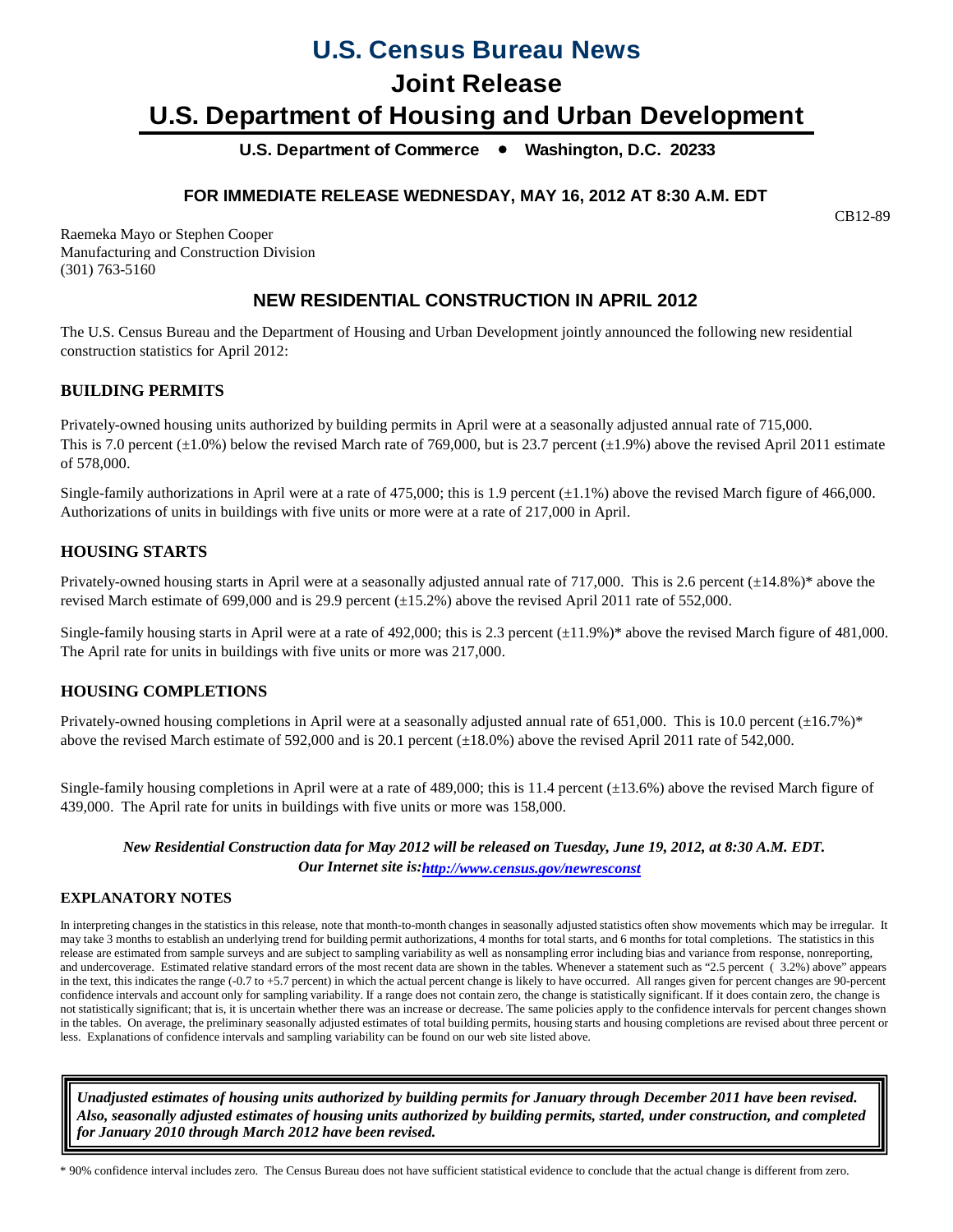## Table 1. New Privately-Owned Housing Units Authorized in Permit-Issuing Places

[Thousands of units. Detail may not add to total because of rounding]

|                                      | <b>United States</b>                 |              | Northeast    |                       | Midwest        |                | South          |                                 | West       |              |              |                |         |
|--------------------------------------|--------------------------------------|--------------|--------------|-----------------------|----------------|----------------|----------------|---------------------------------|------------|--------------|--------------|----------------|---------|
|                                      |                                      |              |              | In structures with -- |                |                |                |                                 |            |              |              |                |         |
|                                      | Period                               |              |              | $2$ to $4$            | 5 units        |                |                |                                 |            |              |              |                |         |
|                                      |                                      | Total        | 1 unit       | units                 | or more        | Total          | 1 unit         | Total                           | 1 unit     | Total        | 1 unit       | Total          | 1 unit  |
|                                      |                                      |              |              |                       |                |                |                | Seasonally adjusted annual rate |            |              |              |                |         |
|                                      |                                      |              |              |                       |                |                |                |                                 |            |              |              |                |         |
| 2010: January                        |                                      | 636          | 504          | 21                    | 111            | 75             | 50             | 99                              | 85         | 313          | 257          | 149            | 112     |
| February                             |                                      | 650          | 510          | 20                    | 120            | 78             | 63             | 110                             | 83         | 312          | 255          | 150            | 109     |
| March                                |                                      | 687          | 536          | 23                    | 128            | 72             | 49             | 115                             | 87         | 357          | 292          | 143            | 108     |
| April                                |                                      | 637          | 476          | 18                    | 143            | 75             | 46             | 116                             | 79         | 319          | 256          | 127            | 95      |
| May                                  |                                      | 575          | 435          | 20                    | 120            | 64             | 47             | 102                             | 73         | 299          | 230          | 110            | 85      |
| June                                 |                                      | 587          | 425          | 23                    | 139            | 77             | 47             | 97                              | 74         | 296          | 220          | 117            | 84      |
| July                                 |                                      | 579          | 411          | 21                    | 147            | 67             | 42             | 102                             | 70         | 297          | 217          | 113            | 82      |
| August                               |                                      | 580          | 402          | 22                    | 156            | 71             | 43             | 98                              | 69         | 284          | 210          | 127            | 80      |
| September                            |                                      | 563          | 404          | 28                    | 131            | 68             | 45             | 95                              | 69         | 288          | 209          | 112            | 81      |
| October                              |                                      | 558          | 408          | 21                    | 129            | 67             | 44             | 112                             | 75         | 266          | 208          | 113            | 81      |
| November                             |                                      | 560          | 418          | 20                    | 122            | 64             | 50             | 95                              | 79         | 280          | 211          | 121            | 78      |
| December                             |                                      | 632          | 447          | 25                    | 160            | 113            | 76             | 98                              | 65         | 257          | 208          | 164            | 98      |
| 2011: January                        |                                      | 566          | 417          | 21                    | 128            | 76             | 51             | 97                              | 65         | 283          | 215          | 110            | 86      |
| February                             |                                      | 536          | 379          | 16                    | 141            | 57             | 37             | 88                              | 60         | 295          | 209          | 96             | 73      |
| March                                |                                      | 590          | 398          | 16                    | 176            | 61             | 36             | 96                              | 66         | 311          | 222          | 122            | 74      |
| April                                |                                      | 578          | 401          | 22                    | 155            | 61             | 37             | 97                              | 66         | 296          | 217          | 124            | 81      |
| May                                  |                                      | 624          | 412          | 21                    | 191            | 79             | 36             | 100                             | 69         | 308          | 224          | 137            | 83      |
| June                                 |                                      | 633          | 412          | 23                    | 198            | 71             | 36             | 101                             | 70         | 323          | 225          | 138            | 81      |
| July                                 |                                      | 627          | 417          | 24                    | 186            | 64             | 38             | 100                             | 71         | 331          | 225          | 132            | 83      |
| August                               |                                      | 645          | 429          | 27                    | 189            | 62             | 35             | 110                             | 76         | 332          | 234          | 141            | 84      |
| September                            |                                      | 616          | 428          | 21                    | 167            | 67             | 39             | 110                             | 75         | 307          | 233          | 132            | 81      |
| October                              |                                      | 667          | 444          | 24                    | 199            | 66             | 42             | 109                             | $74\,$     | 359          | 244          | 133            | 84      |
| November                             |                                      | 709          | 451          | 23                    | 235            | 80             | 46             | 107                             | 73         | 360          | 244          | 162            | 88      |
| December                             |                                      | 701          | 454          | 24                    | 223            | 76             | 41             | 112                             | 78         | 358          | 246          | 155            | 89      |
| 2012: January <sup>r</sup>           |                                      | 684          | 452          | 20                    | 212            | 78             | 37             | 101                             | 75         | 377          | 245          | 128            | 95      |
| February <sup>F</sup>                |                                      | 707          | 478          | 25                    | 204            | 82             | 46             | 119                             | 79         | 361          | 260          | 145            | 93      |
| March <sup>r</sup>                   |                                      | 769          | 466          | 22                    | 281            | 81             | 44             | 130                             | 84         | 371          | 241          | 187            | 97      |
| April <sup>p</sup>                   |                                      | 715          | 475          | 23                    | 217            | 81             | 44             | 114                             | 76         | 359          | 247          | 161            | 108     |
| Average RSE $(\%)^1$                 |                                      | $\mathbf{1}$ | $\mathbf{1}$ | 9                     | $\overline{1}$ | $\overline{3}$ | $\overline{3}$ | $\overline{c}$                  | $\sqrt{2}$ | $\mathbf{1}$ | $\mathbf{1}$ | $\sqrt{2}$     | $\,2\,$ |
| <b>Percent Change:</b>               |                                      |              |              |                       |                |                |                |                                 |            |              |              |                |         |
|                                      | April 2012 from March 2012           | $-7.0%$      | 1.9%         | 4.5%                  | $-22.8%$       | $0.0\%$        | $0.0\%$        | $-12.3%$                        | $-9.5%$    | $-3.2%$      | $2.5\%$      | $-13.9%$       | 11.3%   |
| 90% Confidence Interval <sup>2</sup> |                                      | $\pm 1.0$    | $\pm$ 1.1    | ± 4.8                 | $\pm\,2.5$     | ± 2.2          | ± 2.9          | ± 3.9                           | ± 4.5      | ±1.4         | ±1.6         | $\pm$ 1.9 $\,$ | ± 2.2   |
|                                      | April 2012 from April 2011           | 23.7%        | 18.5%        | 4.5%                  | 40.0%          | 32.8%          | 18.9%          | 17.5%                           | 15.2%      | 21.3%        | 13.8%        | 29.8%          | 33.3%   |
|                                      | 90% Confidence Interval <sup>2</sup> | ±1.9         | $\pm 1.0$    | ±10.3                 | ± 6.7          | ±4.8           | ± 6.3          | $\pm$ 7.4                       | ± 8.6      | $\pm\,1.8$   | ± 2.1        | ± 2.8          | ± 3.3   |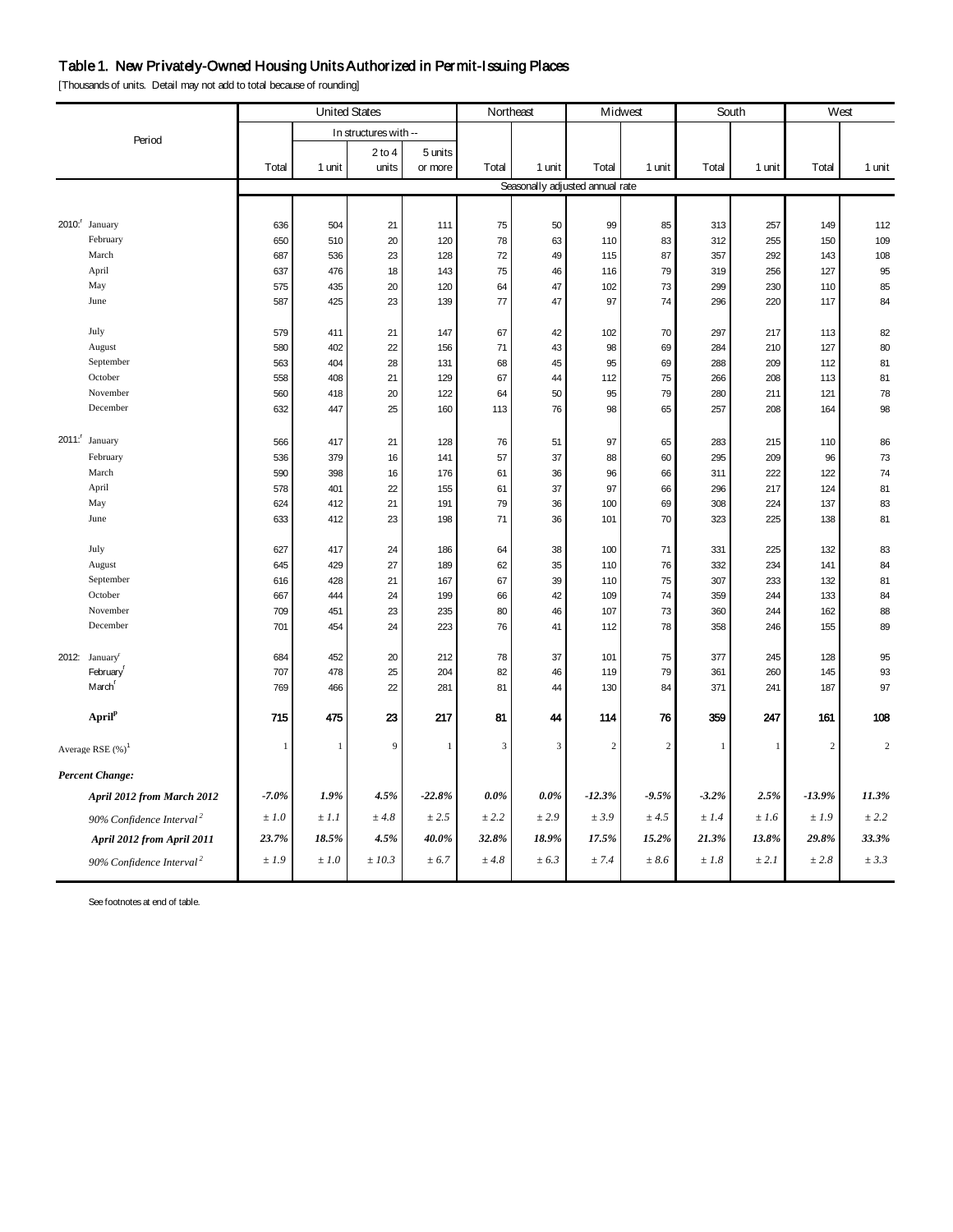#### Table 1. New Privately-Owned Housing Units Authorized in Permit-Issuing Places - Continued

[Thousands of units. Detail may not add to total because of rounding]

|                     |                                          |              | <b>United States</b><br>Northeast<br>Midwest<br>South |                       |              |            |            |                         | West       |              |              |              |                    |
|---------------------|------------------------------------------|--------------|-------------------------------------------------------|-----------------------|--------------|------------|------------|-------------------------|------------|--------------|--------------|--------------|--------------------|
|                     |                                          |              |                                                       | In structures with -- |              |            |            |                         |            |              |              |              |                    |
|                     | Period                                   |              |                                                       | $2$ to 4              | 5 units      |            |            |                         |            |              |              |              |                    |
|                     |                                          | Total        | 1 unit                                                | units                 | or more      | Total      | 1 unit     | Total                   | 1 unit     | Total        | 1 unit       | Total        | 1 unit             |
|                     |                                          |              |                                                       |                       |              |            |            | Not seasonally adjusted |            |              |              |              |                    |
|                     |                                          |              |                                                       |                       |              |            |            |                         |            |              |              |              |                    |
| 2010                |                                          | 604.6        | 447.3                                                 | 22.0                  | 135.3        | 73.8       | 49.1       | 103.5                   | 75.4       | 299.1        | 232.3        | 128.2        | 90.6               |
| $2011$ <sup>r</sup> |                                          | 624.1        | 418.5                                                 | 21.6                  | 184.0        | 68.5       | 39.0       | 102.7                   | 70.5       | 320.7        | 227.1        | 132.2        | 81.9               |
|                     |                                          |              |                                                       |                       |              |            |            |                         |            |              |              |              |                    |
| RSE (%)             |                                          | (X)          | (X)                                                   | (X)                   | (X)          | (X)        | (X)        | (X)                     | (X)        | (X)          | (X)          | (X)          | (X)                |
|                     | 2011: First $4$ months <sup>3</sup>      |              |                                                       |                       |              |            |            |                         |            |              |              |              |                    |
|                     | 2012: First 4 months <sup>3</sup>        | 177.2        | 128.2                                                 | 5.6                   | 43.4         | 18.2       | 11.5       | 25.7                    | 18.8       | 96.8         | 72.2         | 36.5         | 25.7               |
|                     |                                          | 229.7        | 150.6                                                 | 7.0                   | 72.1         | 22.5       | 12.5       | 32.3                    | 22.8       | 124.8        | 83.7         | 50.0         | 31.6               |
| RSE (%)             |                                          | $\mathbf{1}$ | 1                                                     | 7                     | (Z)          | 3          | 3          | 2                       | $\sqrt{2}$ | $\mathbf{1}$ | $\mathbf{1}$ | $\mathbf{1}$ | $\overline{c}$     |
|                     |                                          |              |                                                       |                       |              |            |            |                         |            |              |              |              |                    |
|                     | Year to Date Percent Change <sup>4</sup> | 29.6%        | 17.5%                                                 | 25.0%                 | 66.1%        | 23.7%      | 8.7%       | 25.6%                   | 21.6%      | 28.9%        | 15.9%        | 37.1%        | 23.0%              |
|                     |                                          |              |                                                       |                       |              |            |            |                         |            |              |              |              |                    |
|                     | 90% Confidence Interval <sup>2</sup>     | ±1.6         | $\pm$ 1.3                                             | ±11.7                 | ± 3.1        | ± 5.9      | ± 7.9      | ± 3.7                   | $±$ 4.4    | $\pm 1.5$    | ±1.8         | ± 2.6        | $\pm$ 3.3          |
|                     | 2010: January                            | 40.4         | 31.4                                                  | 1.3                   | 7.6          | 4.2        | 3.0        | 4.6                     | 3.5        | 22.2         | 18.1         | 9.4          | 6.8                |
|                     | February                                 | 45.3         | 35.4                                                  | 1.4                   | 8.5          | 4.9        | 3.5        | 5.7                     | 4.6        | 23.8         | 19.7         | 10.9         | 7.5                |
|                     | March                                    | 64.1         | 50.9                                                  | 2.2                   | 11.0         | 5.7        | 4.2        | 9.8                     | 7.9        | 34.8         | 28.4         | 13.8         | 10.4               |
|                     | April                                    | 58.9         | 46.1                                                  | 1.6                   | 11.2         | 6.5        | 4.3        | 11.4                    | 8.6        | 29.3         | 24.2         | 11.7         | 9.0                |
|                     | May                                      | 51.1         | 39.9                                                  | 1.7                   | 9.5          | 5.8        | 4.4        | 9.7                     | 7.3        | 25.8         | 20.5         | 9.9          | $7.8$              |
|                     | June                                     | 59.2         | 42.9                                                  | 2.1                   | 14.2         | 8.6        | 4.8        | 10.0                    | 7.9        | 28.6         | 21.3         | 12.0         | 8.9                |
|                     | July                                     |              |                                                       |                       | 12.2         |            |            |                         |            | 26.0         | 19.2         | 10.0         | 7.6                |
|                     | August                                   | 51.6<br>53.7 | 37.5<br>37.2                                          | 1.8<br>1.9            | 14.5         | 5.8<br>6.4 | 4.0<br>4.1 | 9.8<br>9.7              | 6.8<br>6.6 | 26.2         | 19.2         | 11.4         | 7.3                |
|                     | September                                | 48.5         | 34.3                                                  | 2.3                   | 11.9         | 6.3        | 4.1        | 9.0                     | 6.4        | 23.6         | 17.0         | 9.6          | 6.9                |
|                     | October                                  | 43.5         | 31.5                                                  | 1.9                   | 10.1         | 5.6        | 3.7        | 10.2                    | 6.5        | 19.0         | 15.0         | 8.6          | $6.2\,$            |
|                     | November                                 | 40.9         | 29.6                                                  | 1.7                   | 9.6          | 5.1        | 3.8        | 7.4                     | 5.8        | 19.9         | 14.8         | 8.4          | 5.3                |
|                     | December                                 | 47.6         | 30.6                                                  | 2.0                   | 15.0         | 8.9        | 5.3        | 6.3                     | 3.6        | 19.9         | 14.8         | 12.5         | 6.9                |
|                     |                                          |              |                                                       |                       |              |            |            |                         |            |              |              |              |                    |
|                     | 2011: January                            | 36.3         | 26.2                                                  | 1.3                   | 8.7          | 4.5        | 3.0        | 4.5                     | 2.7        | 20.3         | 15.3         | 7.0          | 5.3                |
|                     | February<br>March                        | 37.7         | 26.5                                                  | 1.1                   | 10.0         | 3.6        | 2.1        | 4.5                     | 3.3        | 22.6         | 16.2         | 6.9          | 5.0                |
|                     | April                                    | 54.4<br>50.7 | 37.8<br>37.2                                          | 1.5<br>1.9            | 15.1<br>11.6 | 4.7<br>5.0 | 3.1<br>3.3 | 8.1<br>9.2              | 6.0<br>6.9 | 30.2<br>25.5 | 21.6<br>19.6 | 11.4<br>11.0 | 7.1<br>7.4         |
|                     | May                                      | 57.3         | 39.7                                                  | 1.8                   | 15.8         | 7.3        | 3.6        | 9.9                     | 7.2        | 27.6         | 20.9         | 12.6         | 8.0                |
|                     | June                                     | 63.8         | 41.5                                                  | 2.1                   | 20.3         | 8.2        | 3.7        | 10.1                    | 7.4        | 31.1         | 21.9         | 14.3         | 8.5                |
|                     |                                          |              |                                                       |                       |              |            |            |                         |            |              |              |              |                    |
|                     | July                                     | 52.6         | 35.9                                                  | 1.9                   | 14.8         | 5.1        | 3.5        | 9.1                     | 6.4        | 27.6         | 18.9         | 10.8         | $7.2\,$            |
|                     | August                                   | 62.6         | 41.6                                                  | 2.6                   | 18.4         | 6.0        | 3.4        | 11.3                    | 7.8        | 31.4         | 22.3         | 13.8         | 8.1                |
|                     | September                                | 53.2         | 36.3                                                  | 1.9                   | 15.1         | 6.0        | 3.6        | 10.5                    | 7.0        | 25.4         | 18.9         | 11.3         | 6.8                |
|                     | October                                  | 52.0         | 34.4                                                  | 2.0                   | 15.7         | 5.8        | 3.6        | 10.0                    | 6.5        | 26.1         | 17.8         | 10.1         | 6.5                |
|                     | November<br>December                     | 51.9         | 31.6<br>29.8                                          | 1.8                   | 18.5<br>20.0 | 6.5<br>5.7 | 3.5<br>2.8 | 8.4<br>7.1              | 5.3<br>4.2 | 25.6<br>27.2 | 16.9         | 11.4<br>11.5 | $6.0\,$<br>$6.0\,$ |
|                     |                                          | 51.6         |                                                       | 1.8                   |              |            |            |                         |            |              | 16.9         |              |                    |
|                     | 2012: January                            | 46.3         | 29.9                                                  | 1.3                   | 15.1         | 4.8        | 2.2        | 5.0                     | 3.3        | 28.4         | 18.3         | 8.2          | 6.1                |
|                     | February                                 | 51.9         | 35.1                                                  | 1.7                   | 15.2         | 5.5        | 2.7        | 6.5                     | 4.6        | 28.9         | 21.1         | 11.1         | $6.8\,$            |
|                     | March <sup>r</sup>                       | 67.4         | 42.2                                                  | 2.0                   | 23.2         | 5.8        | 3.6        | 10.3                    | 7.3        | 34.3         | 22.5         | 17.0         | 8.9                |
|                     |                                          |              |                                                       |                       |              |            |            |                         |            |              |              |              |                    |
|                     | April <sup>p</sup>                       | 62.0         | 44.0                                                  | 1.9                   | 16.0         | 6.9        | 4.0        | $10.6$                  | 7.8        | 30.8         | 22.4         | 13.6         | 9.8                |
|                     | Average RSE (%) <sup>1</sup>             |              |                                                       | 9                     |              |            |            |                         |            |              | $\mathbf{1}$ | $\sqrt{2}$   |                    |
|                     |                                          | $\mathbf{1}$ | $\mathbf{1}$                                          |                       | $\mathbf{1}$ | 3          | 3          | $\overline{c}$          | $\sqrt{2}$ | $\mathbf{1}$ |              |              | $\overline{2}$     |

<sup>p</sup>Preliminary. 'Revised. RSE Relative standard error. S Does not meet publication standards because tests for identifiable and stable seasonality do not meet reliability standards.<br>X Not applicable. Z Relative standard er

<sup>1</sup>A verage RSE for the latest 6-month period. <sup>2</sup> See the Explanatory Notes in the accompanying text for an explanation of 90% confidence intervals.  $4$  Computed using unrounded data.

 $3$ Reflects revisions not distributed to months.  $4$  Computed using unrounded data.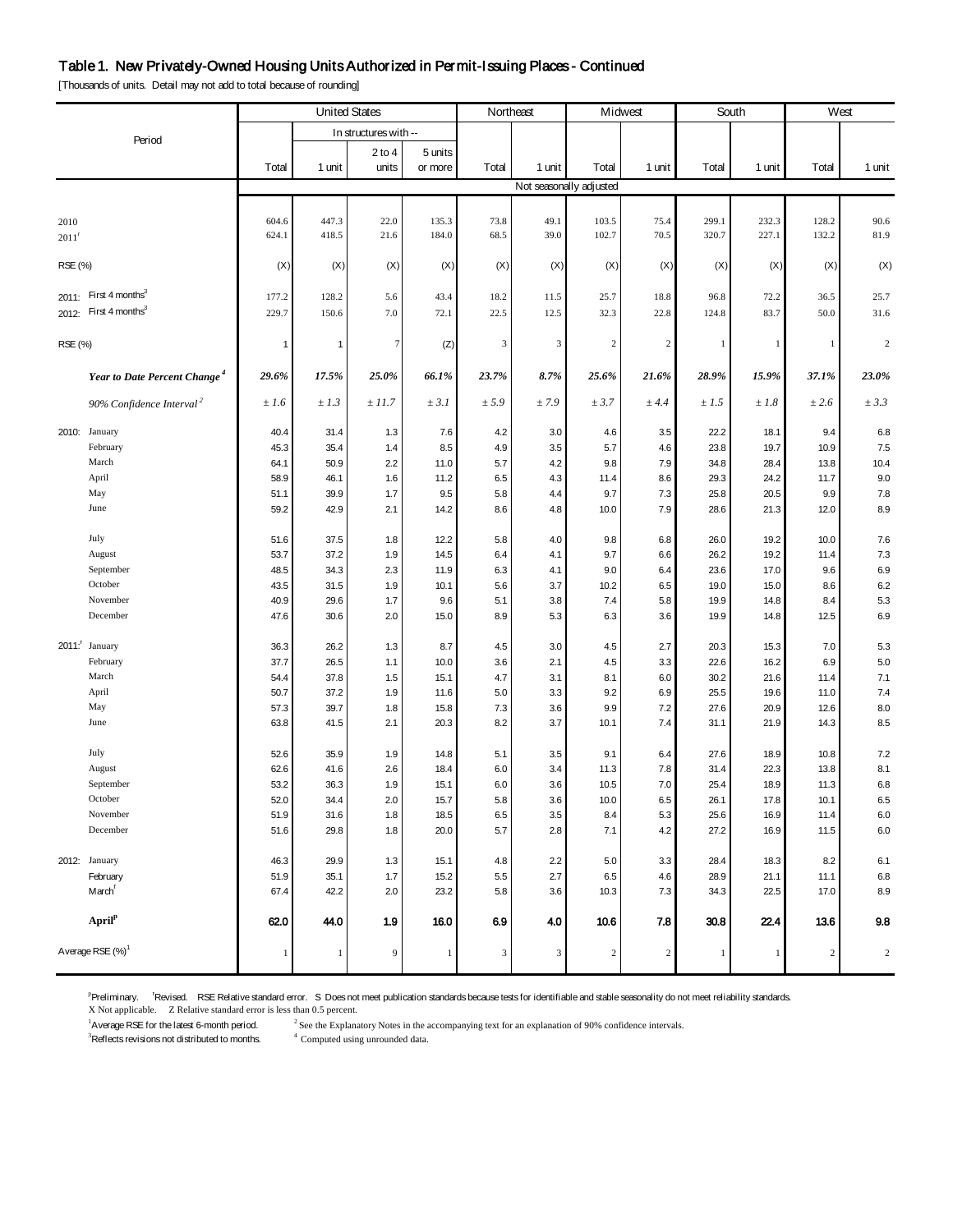#### Table 2. New Privately-Owned Housing Units Authorized, but Not Started, at End of Period

2 to 4 5 units Total 1 unit units or more Total 1 unit Total 1 unit Total 1 unit Total 1 unit Total 1 unit 2010: January 93.6 55.1 3.6 34.9 9.8 6.3 9.8 5.2 51.4 33.5 22.6 10.2 February 96.2 55.3 3.3 37.7 10.5 6.8 9.1 4.8 53.9 33.7 22.8 10.0 March 100.8 58.6 3.6 38.6 11.0 7.1 11.4 7.1 54.8 33.8 23.5 10.6 April 93.3 53.0 3.6 36.7 9.9 6.3 10.9 6.8 49.7 29.2 22.8 10.7 May 87.7 50.7 3.7 33.4 9.0 5.3 9.2 5.6 48.0 29.7 21.5 10.0 June 92.5 51.3 4.2 37.0 11.5 5.8 9.7 6.2 49.2 29.5 22.1 9.8 July 90.1 50.3 3.5 36.3 10.0 5.5 9.1 6.0 49.0 28.6 22.0 10.1 August 87.0 48.8 3.7 34.4 10.2 6.0 8.0 5.2 48.3 28.3 20.5 9.3 September 80.8 49.3 3.2 28.2 9.9 6.0 7.6 5.3 44.5 29.1 18.7 9.0 October 78.8 47.3 3.0 28.5 8.6 5.1 8.3 5.6 42.6 26.9 19.3 9.6 November 75.0 | 43.6 | 2.5 | 28.9 | 7.9 | 7.0 | 4.9 | 40.5 | 24.0 | 19.7 | 9.6 December 84.8 47.2 2.3 35.2 11.9 7.0 7.6 5.3 42.2 24.5 23.1 10.5 2011: January 79.4 46.3 2.3 30.7 11.5 7.6 6.2 4.5 39.5 24.1 22.2 10.2 February 79.3 46.3 2.0 30.9 11.0 7.6 6.9 4.8 38.8 23.7 22.6 10.3 March 81.9 48.6 1.8 31.5 10.1 7.3 8.3 6.0 38.8 24.6 24.6 10.7 April 81.8 48.2 2.1 31.5 9.7 6.8 8.8 6.9 38.5 23.9 24.8 10.6 May | 82.6 | 47.6 | 1.8 | 33.2 | 11.1 | 6.5 | 7.9 | 6.0 | 39.4 | 24.3 | 24.2 | 10.8 June 84.7 45.5 1.7 37.5 11.7 6.2 5.7 4.5 42.4 23.5 24.9 11.2 July 80.7 43.4 1.9 35.5 8.3 5.8 6.2 4.2 43.2 23.6 23.1 9.8 August 87.4 45.5 2.5 39.4 8.7 5.9 7.8 5.9 46.2 23.6 24.8 10.1 September 79.9 | 45.0 | 3.5 | 31.4 | 8.9 | 5.8 | 7.9 | 41.6 | 23.8 | 21.5 | 9.5 October 75.3 42.8 3.0 29.5 8.0 5.6 7.0 4.9 39.9 22.8 20.3 9.4 November 73.8 43.6 3.1 27.1 6.8 4.9 8.9 6.9 39.8 22.4 18.3 9.4 December 78.1 42.3 2.4 33.3 7.8 4.9 6.2 3.9 43.3 23.3 20.9 10.3 2012: January 75.0 39.9 1.6 33.5 8.1 5.0 5.6 3.7 41.4 21.1 20.0 10.1 Februaryr 78.7 44.2 1.9 32.6 9.8 5.1 6.7 4.5 41.1 23.5 21.1 11.1 Marchr 87.9 46.3 2.2 39.5 8.2 4.8 8.0 5.3 45.6 24.8 26.1 11.4 **Aprilp** 83.6 46.1 2.1 35.4 8.3 4.6 7.1 5.4 42.0 23.7 26.2 12.4 Average RSE (%)<sup>1</sup> 5 6 20 8 16 20 15 17 6 8 12 17 *Percent Change: <sup>2</sup> April 2012 from March 2012 -4.9% -0.4% -4.1% -10.3% 0.6% -4.7% -11.3% 1.7% -7.8% -4.2% 0.2% 8.8% 90% Confidence Interval <sup>3</sup> ± 4.9 ± 5.0 ± 12.4 ± 7.5 ± 14.6 ± 9.4 ± 15.4 ± 21.8 ± 6.7 ± 8.9 ± 6.6 ± 9.0 April 2012 from April 2011 2.2% -4.4% 1.7% 12.5% -14.5% -32.3% -19.0% -21.6% 9.0% -0.7% 5.7% 16.2% 90% Confidence Interval <sup>3</sup> ± 8.9 ± 8.7 ± 45.6 ± 18.2 ± 20.6 ± 20.7 ± 19.2 ± 19.6 ± 12.4 ± 10.4 ± 17.0 ± 22.4*  Period South West In structures with -- United States Northeast Midwest

[Not seasonally adjusted. Thousands of units. Detail may not add to total because of rounding]

Preliminary. 'Revised. RSE Relative Standard Error.

<sup>1</sup> Average RSE for the latest 6-month period.  $2^2$  Computed using unrounded data.

 $3$  See the Explanatory Notes in the accompanying text for an explanation of 90% confidence intervals.

Note: These data represent the number of housing units authorized in all months up to and including the last day of the reporting period and not started as of that date without regard to the months of original permit issuance. Cancelled, abandoned, expired, and revoked permits are excluded.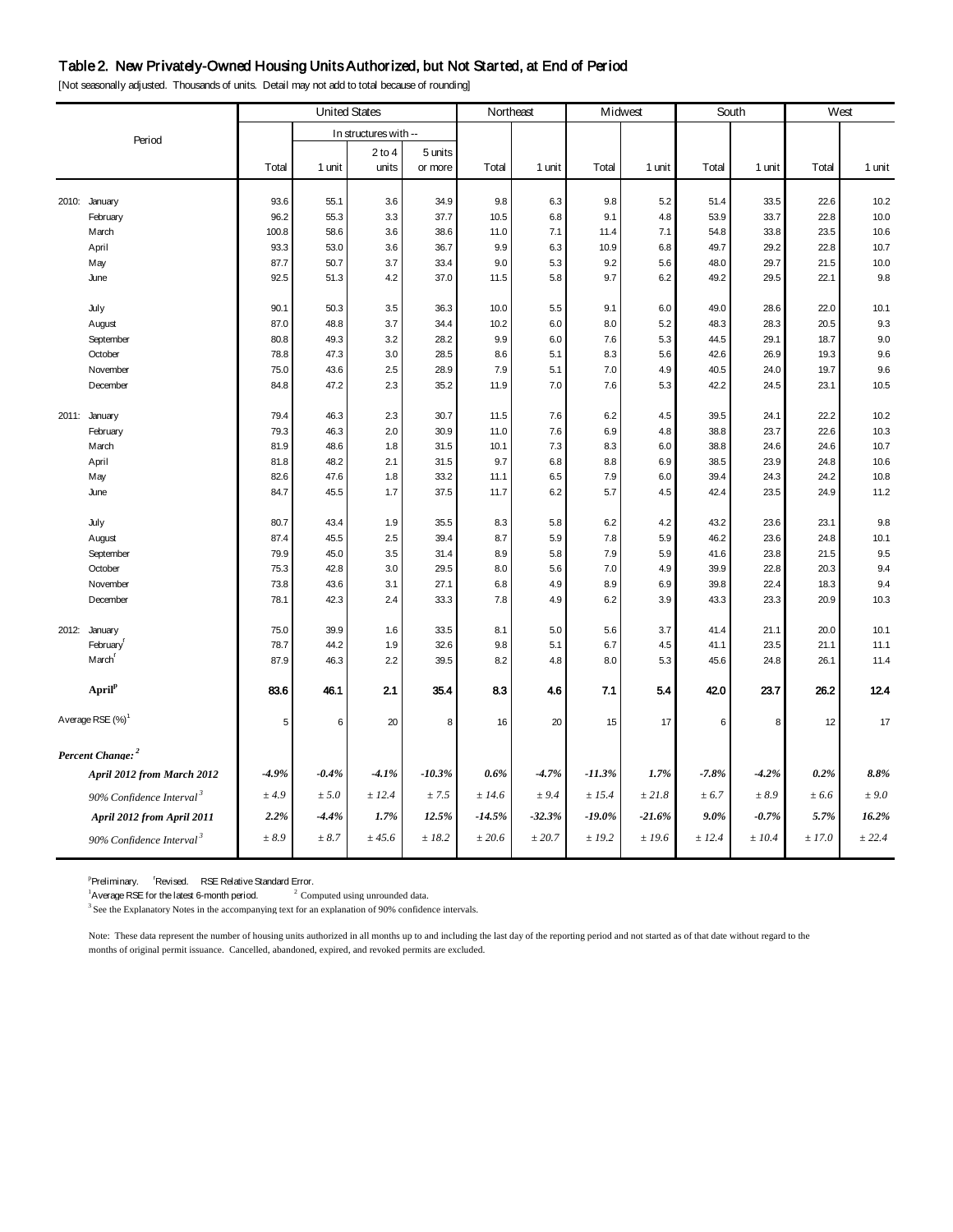## Table 3. New Privately-Owned Housing Units Started

[Thousands of units. Detail may not add to total because of rounding]

| <b>United States</b>                 |        |        | Northeast             |         | Midwest  |        | South                           |             | West   |                |         |             |
|--------------------------------------|--------|--------|-----------------------|---------|----------|--------|---------------------------------|-------------|--------|----------------|---------|-------------|
| Period                               |        |        | In structures with -- |         |          |        |                                 |             |        |                |         |             |
|                                      |        |        | $2$ to $4$            | 5 units |          |        |                                 |             |        |                |         |             |
|                                      | Total  | 1 unit | units                 | or more | Total    | 1 unit | Total                           | 1 unit      | Total  | 1 unit         | Total   | 1 unit      |
|                                      |        |        |                       |         |          |        | Seasonally adjusted annual rate |             |        |                |         |             |
| 2010: <sup>r</sup> January           | 614    | 510    | (S)                   | 97      | 69       | 57     | 94                              | 78          | 325    | 272            | 126     | 103         |
| February                             | 604    | 526    | (S)                   | 62      | 70       | 53     | 109                             | 98          | 286    | 263            | 139     | 112         |
| March                                | 636    | 542    | (S)                   | 86      | 65       | 57     | 96                              | 86          | 342    | 290            | 133     | 109         |
| April                                | 687    | 566    | (S)                   | 108     | 82       | 54     | 118                             | 92          | 379    | 322            | 108     | 98          |
| May                                  | 583    | 457    | (S)                   | 114     | 72       | 57     | 108                             | 80          | 290    | 229            | 113     | 91          |
| June                                 | 536    | 445    | (S)                   | 86      | 62       | 50     | 84                              | 70          | 281    | 231            | 109     | 94          |
| July                                 | 546    | 426    | (S)                   | 101     | 76       | 51     | 92                              | 76          | 271    | 222            | 107     | $77$        |
| August                               | 599    | 417    | (S)                   | 168     | 75       | 35     | 106                             | 81          | 282    | 216            | 136     | 85          |
| September                            | 594    | 449    | (S)                   | 139     | 70       | 59     | 95                              | 77          | 296    | 223            | 133     | 90          |
| October                              | 543    | 438    | (S)                   | 93      | 83       | 58     | 94                              | 73          | 265    | 227            | 101     | 80          |
| November                             | 545    | 452    | (S)                   | 79      | 73       | 49     | 109                             | 84          | 266    | 240            | 97      | 79          |
| December                             | 539    | 429    | (S)                   | 101     | 58       | 49     | 68                              | 57          | 273    | 227            | 140     | 96          |
| 2011: January                        | 632    | 433    | (S)                   | 187     | 93       | 45     | 116                             | 87          | 304    | 206            | 119     | 95          |
| February                             | 518    | 393    | (S)                   | 108     | 53       | 33     | 64                              | 62          | 312    | 227            | 89      | 71          |
| March                                | 600    | 428    | (S)                   | 161     | 62       | 39     | 81                              | 68          | 343    | 237            | 114     | 84          |
| April                                | 552    | 414    | (S)                   | 124     | 58       | 45     | 96                              | 65          | 278    | 225            | 120     | 79          |
| May                                  | 551    | 409    | (S)                   | 136     | 57       | 38     | 100                             | 72          | 263    | 218            | 131     | 81          |
| June                                 | 615    | 443    | (S)                   | 165     | 69       | 38     | 126                             | 84          | 286    | 235            | 134     | 86          |
| July                                 | 614    | 429    | (S)                   | 176     | 86       | 41     | 91                              | 75          | 304    | 225            | 133     | 88          |
| August                               | 581    | 422    | (S)                   | 152     | 56       | 35     | 86                              | 51          | 298    | 244            | 141     | 92          |
| September                            | 647    | 422    | (S)                   | 219     | 59       | 41     | 97                              | 74          | 329    | 220            | 162     | 87          |
| October                              | 630    | 439    | (S)                   | 175     | 65       | 42     | 110                             | 78          | 321    | 234            | 134     | 85          |
| November                             | 708    | 460    | (S)                   | 239     | 98       | 57     | 94                              | 70          | 344    | 238            | 172     | 95          |
| December                             | 697    | 520    | (S)                   | 153     | 62       | 44     | 178                             | 138         | 328    | 248            | 129     | 90          |
| 2012: January                        | 720    | 511    | (S)                   | 193     | 74       | 44     | 106                             | 82          | 403    | 290            | 137     | 95          |
| February <sup>r</sup>                | 718    | 470    | (S)                   | 240     | 66       | 50     | 99                              | 87          | 419    | 253            | 134     | 80          |
| March <sup>r</sup>                   | 699    | 481    | (S)                   | 208     | 87       | 45     | 119                             | 89          | 345    | 250            | 148     | 97          |
| April <sup>p</sup>                   | 717    | 492    | (S)                   | 217     | 69       | 46     | 127                             | 92          | 385    | 260            | 136     | 94          |
| Average RSE (%) <sup>1</sup>         | 6      | 5      | (X)                   | 16      | 15       | 13     | 12                              | 10          | 8      | $\overline{7}$ | 12      | 9           |
| <b>Percent Change:</b>               |        |        |                       |         |          |        |                                 |             |        |                |         |             |
| April 2012 from March 2012           | 2.6%   | 2.3%   | (S)                   | 4.3%    | $-20.7%$ | 2.2%   | 6.7%                            | 3.4%        | 11.6%  | 4.0%           | $-8.1%$ | $-3.1%$     |
| 90% Confidence Interval <sup>2</sup> | ± 14.8 | ±11.9  | (X)                   | ± 31.9  | ± 29.1   | ± 32.2 | ± 42.5                          | $\pm\,25.2$ | ± 22.3 | ± 22.5         | ± 21.3  | ± 21.4      |
| April 2012 from April 2011           | 29.9%  | 18.8%  | (S)                   | 75.0%   | 19.0%    | 2.2%   | 32.3%                           | 41.5%       | 38.5%  | 15.6%          | 13.3%   | 19.0%       |
| 90% Confidence Interval <sup>2</sup> | ± 15.2 | ±10.2  | (X)                   | ± 62.8  | $±$ 40.6 | ± 29.1 | ± 31.7                          | ± 22.2      | ± 20.3 | ±13.9          | ± 33.6  | $\pm\,16.9$ |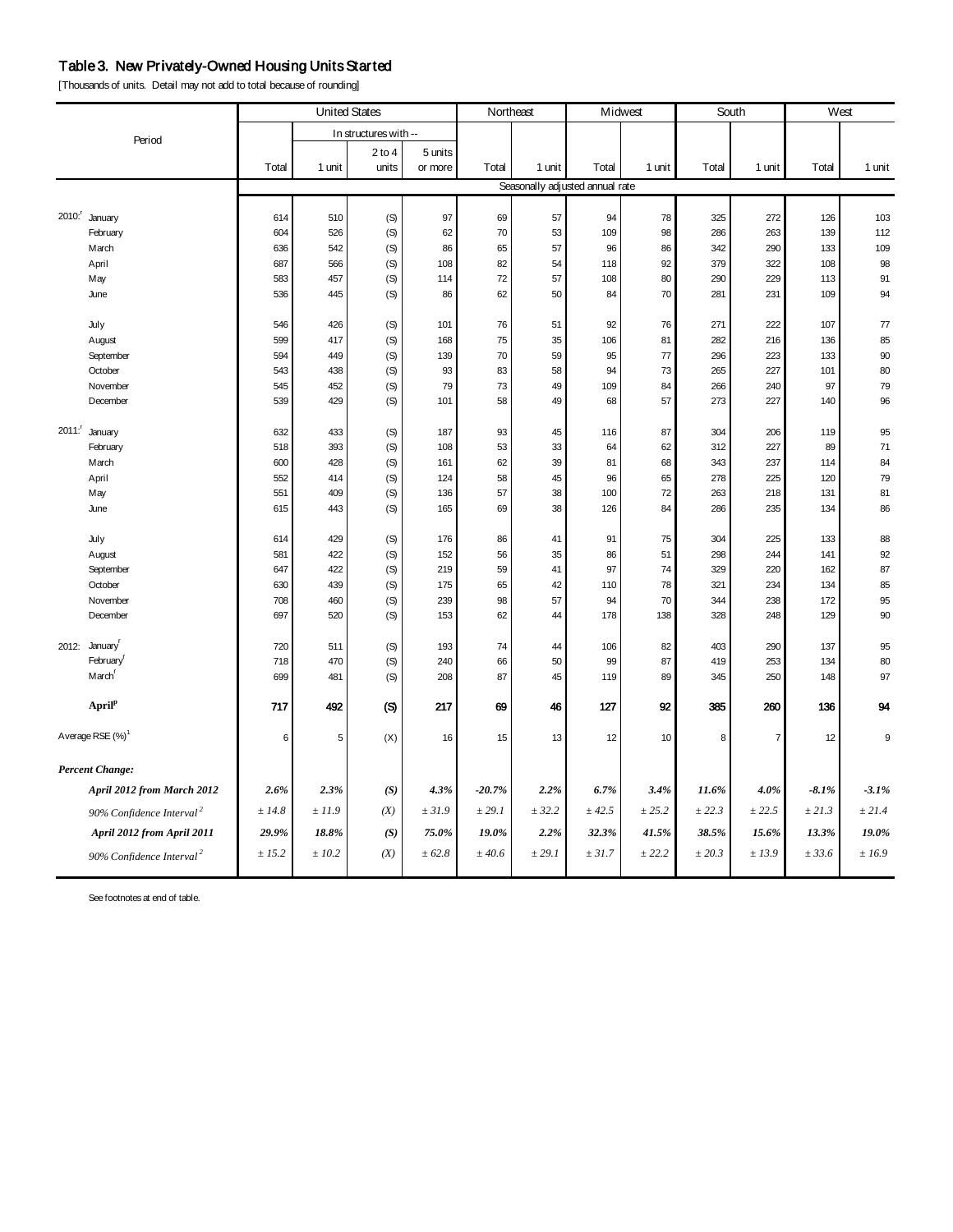#### Table 3. New Privately-Owned Housing Units Started - Continued

[Thousands of units. Detail may not add to total because of rounding]

|         |                                          |                         | <b>United States</b><br>Northeast<br>Midwest<br>South |                       |                           |              |                |                         | West    |                |                         |            |                |
|---------|------------------------------------------|-------------------------|-------------------------------------------------------|-----------------------|---------------------------|--------------|----------------|-------------------------|---------|----------------|-------------------------|------------|----------------|
|         |                                          |                         |                                                       | In structures with -- |                           |              |                |                         |         |                |                         |            |                |
|         | Period                                   |                         |                                                       | $2$ to 4              | 5 units                   |              |                |                         |         |                |                         |            |                |
|         |                                          | Total                   | 1 unit                                                | units                 | or more                   | Total        | 1 unit         | Total                   | 1 unit  | Total          | 1 unit                  | Total      | 1 unit         |
|         |                                          |                         |                                                       |                       |                           |              |                | Not seasonally adjusted |         |                |                         |            |                |
|         |                                          |                         |                                                       |                       |                           |              |                |                         |         |                |                         |            |                |
| 2010    |                                          | 586.9<br>608.8          | 471.2                                                 | 11.4                  | 104.3                     | 71.6<br>67.7 | 52.3<br>41.2   | 97.9                    | 79.2    | 297.5<br>307.8 | 247.1<br>229.3          | 119.9      | 92.6           |
| 2011    |                                          |                         | 430.6                                                 | 10.9                  | 167.3                     |              |                | 100.9                   | 74.3    |                |                         | 132.5      | 85.7           |
| RSE (%) |                                          | $\mathbf{1}$            | $\mathbf{1}$                                          | 14                    | $\ensuremath{\mathsf{3}}$ | 4            | $\overline{4}$ | $\overline{2}$          | 3       | $\overline{c}$ | $\overline{2}$          | $\sqrt{2}$ | $\overline{2}$ |
|         |                                          |                         |                                                       |                       |                           |              |                |                         |         |                |                         |            |                |
|         | 2011: First 4 months                     | 174.5                   | 127.3                                                 | 4.0                   | 43.2                      | 19.2         | 11.6           | 22.8                    | 17.1    | 98.2           | 72.8                    | 34.4       | 25.8           |
|         | 2012: First 4 months                     | 218.5                   | 151.4                                                 | 3.1                   | 64.1                      | 21.5         | 13.2           | 30.3                    | 22.7    | 123.0          | 86.0                    | 43.6       | 29.5           |
| RSE (%) |                                          | $\overline{\mathbf{c}}$ | $\boldsymbol{2}$                                      | 18                    | 5                         | 4            | 5              | $\overline{4}$          | 3       | 3              | $\overline{\mathbf{c}}$ | 5          | $\sqrt{5}$     |
|         | Year to Date Percent Change <sup>3</sup> | 25.2%                   | 18.9%                                                 | $-23.2%$              | 48.3%                     | 12.3%        | 13.4%          | 33.0%                   | 32.1%   | 25.4%          | 18.2%                   | 26.8%      | 14.5%          |
|         | 90% Confidence Interval <sup>2</sup>     | ± 6.6                   | ± 4.0                                                 | ± 31.9                | ± 24.9                    | ± 15.0       | ± 15.8         | ± 13.7                  | ± 12.3  | $\pm 8.3$      | $±$ 4.8                 | ± 15.1     | ± 7.6          |
|         |                                          |                         |                                                       |                       |                           |              |                |                         |         |                |                         |            |                |
|         | 2010: January                            | 38.9                    | 31.7                                                  | 0.5                   | 6.7                       | 4.1          | 3.3            | 4.3                     | 3.2     | 22.5           | 18.8                    | 7.9        | 6.4            |
|         | February                                 | 40.7                    | 35.2                                                  | 1.1                   | 4.3                       | 3.9          | 2.7            | 5.4                     | 4.7     | 21.2           | 19.6                    | 10.2       | 8.3            |
|         | March                                    | 54.7                    | 47.4                                                  | 0.6                   | 6.7                       | 5.3          | 4.7            | $7.0$                   | 6.2     | 30.8           | 26.8                    | 11.5       | 9.7            |
|         | April                                    | 62.0                    | 52.2                                                  | 1.0                   | 8.8                       | 7.3          | 5.1            | 10.8                    | 8.7     | 33.8           | 29.2                    | 10.0       | 9.2            |
|         | May                                      | 56.2                    | 44.5                                                  | 1.1                   | 10.5                      | 7.1          | 5.6            | 11.0                    | 8.5     | 26.8           | 21.2                    | 11.3       | 9.2            |
|         | June                                     | 53.8                    | 45.5                                                  | 0.5                   | 7.8                       | 6.4          | 5.4            | 9.1                     | 7.8     | 27.5           | 22.9                    | 10.8       | 9.4            |
|         | July                                     | 51.5                    | 40.7                                                  | 1.7                   | 9.0                       | 7.2          | 5.0            | 9.3                     | 7.9     | 24.7           | 20.3                    | 10.2       | 7.6            |
|         | August                                   | 56.3                    | 39.1                                                  | 1.3                   | 15.9                      | 6.9          | 3.1            | 11.0                    | 8.6     | 25.3           | 19.1                    | 13.1       | 8.2            |
|         | September                                | 53.0                    | 39.2                                                  | 0.6                   | 13.2                      | 6.1          | 5.1            | 8.8                     | 7.1     | 26.4           | 19.4                    | 11.7       | 7.6            |
|         | October                                  | 45.4                    | 36.0                                                  | 1.1                   | 8.3                       | 7.5          | 5.3            | 8.7                     | 6.8     | 21.6           | 18.2                    | 7.7        | 5.8            |
|         | November                                 | 40.6                    | 33.0                                                  | 1.2                   | 6.4                       | 5.5          | 3.6            | 8.7                     | 6.6     | 19.4           | 17.3                    | 6.9        | 5.4            |
|         | December                                 | 33.8                    | 26.6                                                  | 0.6                   | 6.6                       | 4.0          | 3.4            | 3.7                     | 3.0     | 17.4           | 14.4                    | 8.7        | 5.8            |
|         | 2011: January                            | 40.2                    | 26.6                                                  | 0.8                   | 12.8                      | 5.8          | 2.6            | 5.6                     | 3.6     | 21.2           | 14.5                    | 7.6        | 5.9            |
|         | February                                 | 35.4                    | 26.6                                                  | 1.2                   | 7.6                       | 3.1          | 1.7            | 3.1                     | 2.9     | 22.8           | 16.8                    | 6.5        | 5.2            |
|         | March                                    | 49.9                    | 36.3                                                  | 0.9                   | 12.6                      | 5.0          | 3.2            | 5.9                     | 4.9     | 29.2           | 20.8                    | 9.8        | $7.4$          |
|         | April                                    | 49.0                    | 37.7                                                  | 1.1                   | 10.2                      | 5.2          | 4.2            | 8.3                     | 5.7     | 24.9           | 20.6                    | 10.6       | 7.2            |
|         | May                                      | 54.0                    | 40.9                                                  | 0.6                   | 12.5                      | 5.6          | 3.9            | 10.8                    | 8.2     | 24.5           | 20.4                    | 13.1       | 8.5            |
|         | June                                     | 60.5                    | 44.8                                                  | 0.6                   | 15.2                      | 6.9          | 4.0            | 13.2                    | 9.3     | 27.5           | 22.8                    | 13.0       | 8.7            |
|         | July                                     | 57.6                    | 41.0                                                  | 0.8                   | 15.8                      | 8.0          | 4.0            | 9.1                     | 7.7     | 27.7           | 20.6                    | 12.7       | 8.7            |
|         | August                                   | 54.5                    | 39.4                                                  | 0.6                   | 14.5                      | $5.2\,$      | 3.2            | 8.6                     | 5.3     | 27.2           | 22.1                    | 13.4       | 8.8            |
|         | September                                | 58.8                    | 37.3                                                  | 0.6                   | 20.9                      | 5.2          | 3.5            | 9.5                     | $7.2\,$ | 29.4           | 19.0                    | 14.6       | $7.5\,$        |
|         | October                                  | 53.2                    | 36.2                                                  | 1.4                   | 15.6                      | 5.8          | 3.8            | $10.0\,$                | 7.2     | 26.7           | $19.0\,$                | 10.6       | $6.3\,$        |
|         | November                                 | 53.0                    | 32.7                                                  | 0.7                   | 19.6                      | 7.6          | 4.2            | 7.2                     | 5.3     | 25.7           | 17.0                    | 12.6       | 6.3            |
|         | December                                 | 42.7                    | 31.0                                                  | 1.6                   | 10.1                      | 4.2          | 3.0            | 9.7                     | 7.0     | 20.9           | 15.6                    | 7.9        | $5.3\,$        |
|         | 2012: January                            | 47.2                    | 33.1                                                  | 1.1                   | 13.0                      | 4.6          | 2.6            | 5.3                     | 3.7     | 28.4           | 20.7                    | 9.0        | 6.1            |
|         | February <sup>r</sup>                    | 49.7                    | 32.2                                                  | 0.6                   | 16.9                      | $3.8\,$      | 2.7            | $5.0\,$                 | 4.1     | 31.1           | 19.5                    | 9.8        | $5.9\,$        |
|         | March <sup>[</sup>                       | 57.4                    | 40.2                                                  | 0.8                   | 16.4                      | 6.9          | 3.7            | 8.6                     | 6.2     | 29.4           | 21.9                    | 12.5       | 8.4            |
|         | April <sup>p</sup>                       | 64.2                    | 45.8                                                  | 0.6                   | 17.8                      | 6.2          | 4.3            | 11.5                    | 8.6     | 34.1           | 23.9                    | 12.4       | 9.0            |
|         | Average RSE (%) <sup>1</sup>             | 6                       | 5                                                     | 31                    | 16                        | 15           | 13             | 12                      | 10      | 8              | $\overline{7}$          | 12         | 9              |

<sup>p</sup>Preliminary. <sup>r</sup>Revised. RSE Relative standard error. S Does not meet publication standards because tests for identifiable and stable seasonality do not meet reliability standards.<br>X Not applicable.

<sup>1</sup>A verage RSE for the latest 6-month period.

 $2$  See the Explanatory Notes in the accompanying text for an explanation of 90% confidence intervals.

<sup>3</sup> Computed using unrounded data.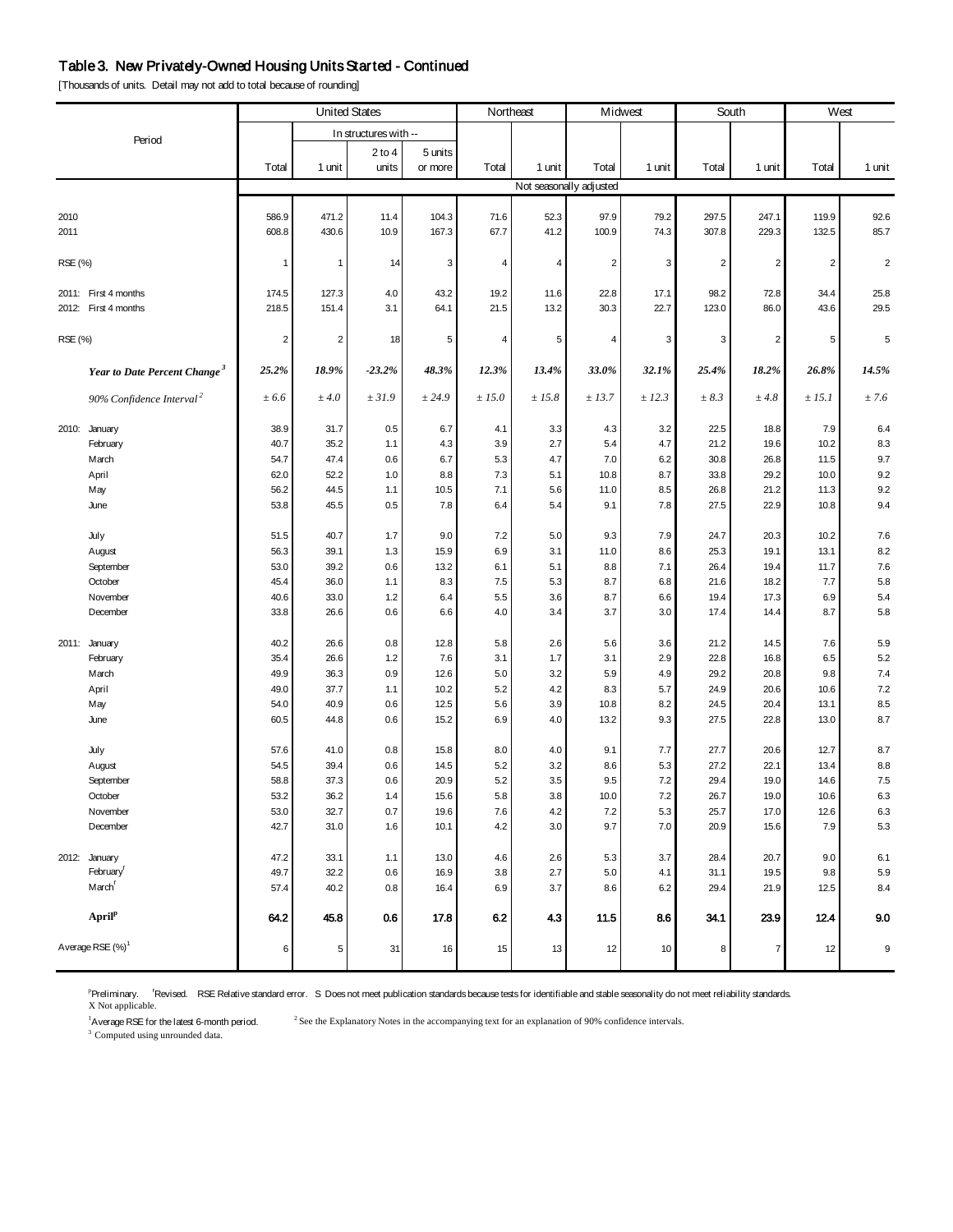## Table 4. New Privately-Owned Housing Units Under Construction at End of Period

[Thousands of units. Detail may not add to total because of rounding]

|                                      |                |            | <b>United States</b>  |              | Northeast  |                | Midwest             |          | South      |            | West           |          |
|--------------------------------------|----------------|------------|-----------------------|--------------|------------|----------------|---------------------|----------|------------|------------|----------------|----------|
| Period                               |                |            | In structures with -- |              |            |                |                     |          |            |            |                |          |
|                                      |                |            | $2$ to $4$            | 5 units      |            |                |                     |          |            |            |                |          |
|                                      | Total          | 1 unit     | units                 | or more      | Total      | 1 unit         | Total               | 1 unit   | Total      | 1 unit     | Total          | 1 unit   |
|                                      |                |            |                       |              |            |                | Seasonally adjusted |          |            |            |                |          |
|                                      |                |            |                       |              |            |                |                     |          |            |            |                |          |
| 2010: January<br>February            | 501<br>493     | 299<br>302 | (S)                   | 191<br>180   | 110<br>108 | 44<br>44       | 78<br>79            | 55<br>57 | 191<br>187 | 133<br>134 | 122<br>119     | 67<br>67 |
| March                                | 492            | 306        | (S)<br>(S)            | 175          | 107        | 44             | 80                  | 58       | 188        | 137        | 117            | 67       |
| April                                | 488            | 307        | (S)                   | 171          | 107        | 44             | 81                  | 59       | 186        | 138        | 114            | 66       |
| May                                  | 476            | 301        | (S)                   | 164          | 105        | 44             | 79                  | 58       | 184        | 135        | 108            | 64       |
| June                                 | 447            | 282        | (S)                   | 155          | 104        | 43             | 71                  | 52       | 175        | 127        | 97             | 60       |
| July                                 | 443            | 277        | (S)                   | 155          | 103        | 42             | 70                  | 50       | 175        | 126        | 95             | 59       |
| August                               | 444            | 273        | (S)                   | 160          | 103        | 41             | 71                  | 51       | 175        | 123        | 95             | 58       |
| September                            | 439            | 270        | (S)                   | 159          | 101        | 41             | 71                  | 51       | 174        | 121        | 93             | 57       |
| October                              | 436            | 266        | (S)                   | 160          | 100        | 41             | 70                  | 49       | 173        | 120        | 93             | 56       |
| November                             | 431            | 266        | (S)                   | 154          | 99         | 40             | 69                  | 49       | 173        | 121        | 90             | 56       |
| December                             | 427            | 262        | (S)                   | 154          | 99         | 40             | 67                  | 48       | 170        | 118        | 91             | 56       |
| $2011$ :<br>January                  | 430            | 259        | (S)                   | 160          | 100        | 39             | 68                  | 48       | 171        | 116        | 91             | 56       |
| February                             | 423            | 252        | (S)                   | 160          | 99         | 38             | 66                  | 47       | 171        | 113        | 87             | 54       |
| March                                | 420            | 252        | (S)                   | 156          | 99         | 37             | 66                  | 47       | 169        | 114        | 86             | 54       |
| April                                | 416            | 248        | (S)                   | 157          | 95         | 37             | 67                  | 45       | 168        | 113        | 86             | 53       |
| May                                  | 414            | 245        | (S)                   | 158          | 94         | 36             | 66                  | 45       | 169        | 113        | 85             | 51       |
| June                                 | 418            | 246        | (S)                   | 162          | 93         | 35             | 67                  | 46       | 170        | 114        | 88             | 51       |
| July                                 | 418            | 243        | (S)                   | 165          | 95         | 35             | 66                  | 46       | 166        | 110        | 91             | 52       |
| August                               | 413            | 239        | (S)                   | 164          | 94         | 33             | 62                  | 44       | 166        | 111        | 91             | 51       |
| September                            | 418            | 238        | (S)                   | 171          | 91         | 34             | 63                  | 44       | 169        | 110        | 95             | 50       |
| October                              | 423            | 237        | (S)                   | 176          | 88         | 34             | 65                  | 44       | 172        | 109        | 98             | 50       |
| November                             | 432            | 236        | (S)                   | 186          | 92         | 35             | 65                  | 43       | 174        | 109        | 101            | 49       |
| December                             | 434            | 236        | (S)                   | 188          | 91         | 35             | 68                  | 46       | 174        | 107        | 101            | 48       |
| 2012: January                        | 443            | 241        | (S)                   | 191          | 90         | 36             | 69                  | 46       | 182        | 111        | 102            | 48       |
| February <sup>r</sup>                | 450            | 243        | (S)                   | 196          | 89         | 37             | 70                  | 47       | 188        | 111        | 103            | 48       |
| March <sup>r</sup>                   | 456            | 244        | (S)                   | 202          | 90         | 37             | 69                  | 47       | 190        | 111        | 107            | 49       |
| <b>April</b> <sup>p</sup>            | 457            | 244        | (S)                   | 203          | 88         | 37             | 72                  | 48       | 192        | 111        | 105            | 48       |
| Average RSE (%) <sup>1</sup>         | $\overline{2}$ | 3          | (X)                   | $\mathbf{3}$ | 6          | $\overline{7}$ | $\overline{7}$      | 9        | 3          | 4          | $\overline{4}$ | 8        |
| <b>Percent Change:</b>               |                |            |                       |              |            |                |                     |          |            |            |                |          |
| April 2012 from March 2012           | 0.2%           | $0.0\%$    | (S)                   | 0.5%         | $-2.2%$    | $0.0\%$        | 4.3%                | 2.1%     | 1.1%       | $0.0\%$    | $-1.9%$        | $-2.0%$  |
| 90% Confidence Interval <sup>2</sup> | ±1.5           | ±1.4       | (X)                   | ± 2.9        | ± 2.2      | ± 2.9          | ± 2.7               | ± 3.2    | ± 2.6      | ± 2.1      | ± 3.4          | ± 4.1    |
| April 2012 from April 2011           | 9.9%           | $-1.6%$    | (S)                   | 29.3%        | $-7.4%$    | $0.0\%$        | 7.5%                | 6.7%     | 14.3%      | $-1.8%$    | 22.1%          | $-9.4%$  |
| 90% Confidence Interval <sup>2</sup> | ± 4.5          | ± 3.9      | (X)                   | ± 11.5       | ± 8.2      | ± 7.6          | ±11.4               | ± 15.0   | $\pm 6.0$  | ± 5.6      | ±10.8          | ± 4.7    |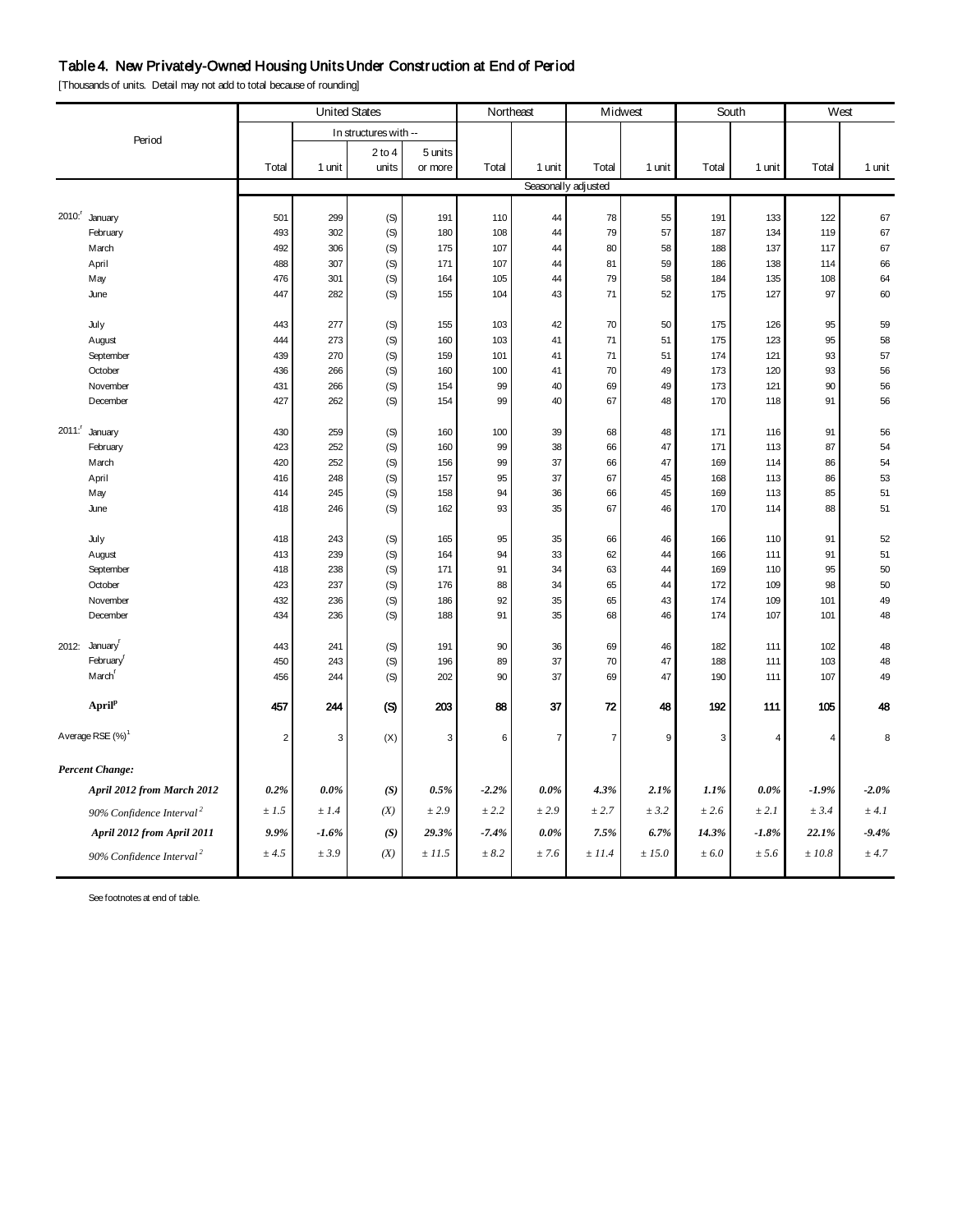## Table 4. New Privately-Owned Housing Units Under Construction at End of Period - Continued

[Thousands of units. Detail may not add to total because of rounding]

|       |                    | <b>United States</b> |        |                       | Northeast |       | Midwest        |                         | South  |       | West   |                |        |
|-------|--------------------|----------------------|--------|-----------------------|-----------|-------|----------------|-------------------------|--------|-------|--------|----------------|--------|
|       | Period             |                      |        | In structures with -- |           |       |                |                         |        |       |        |                |        |
|       |                    |                      |        | $2$ to $4$            | 5 units   |       |                |                         |        |       |        |                |        |
|       |                    | Total                | 1 unit | units                 | or more   | Total | 1 unit         | Total                   | 1 unit | Total | 1 unit | Total          | 1 unit |
|       |                    |                      |        |                       |           |       |                | Not seasonally adjusted |        |       |        |                |        |
|       |                    |                      |        |                       |           |       |                |                         |        |       |        |                |        |
|       | 2010: January      | 483.5                | 283.4  | 10.5                  | 189.6     | 107.8 | 42.8           | 74.9                    | 51.8   | 183.1 | 125.7  | 117.7          | 63.1   |
|       | February           | 476.2                | 287.0  | 10.6                  | 178.6     | 105.8 | 42.2           | 73.8                    | 52.3   | 181.0 | 128.4  | 115.6          | 64.0   |
|       | March              | 480.8                | 295.8  | 10.7                  | 174.2     | 106.0 | 43.1           | 75.0                    | 53.4   | 185.1 | 134.8  | 114.6          | 64.6   |
|       | April              | 485.1                | 304.7  | 10.2                  | 170.2     | 106.7 | 43.8           | 77.6                    | 56.0   | 187.3 | 139.1  | 113.5          | 65.8   |
|       | May                | 482.8                | 306.0  | 10.7                  | 166.1     | 106.5 | 44.9           | 78.7                    | 57.5   | 187.6 | 138.1  | 109.9          | 65.4   |
|       | June               | 457.6                | 290.9  | 10.2                  | 156.5     | 105.1 | 43.6           | 73.5                    | 54.0   | 180.5 | 131.9  | 98.5           | 61.4   |
|       | July               | 457.2                | 290.8  | 10.6                  | 155.8     | 105.0 | 43.7           | 73.7                    | 53.9   | 180.8 | 131.4  | 97.6           | 61.8   |
|       | August             | 458.3                | 287.5  | 10.9                  | 159.9     | 104.2 | 42.6           | 75.3                    | 55.1   | 179.5 | 127.6  | 99.2           | 62.2   |
|       | September          | 451.4                | 280.9  | 10.3                  | 160.2     | 102.4 | 42.2           | 74.2                    | 54.0   | 178.6 | 125.1  | 96.2           | 59.5   |
|       | October            | 442.3                | 270.5  | 10.6                  | 161.2     | 101.6 | 41.6           | 72.4                    | 51.3   | 174.5 | 121.0  | 93.8           | 56.6   |
|       | November           | 432.0                | 265.0  | 11.2                  | 155.8     | 100.0 | 40.0           | 70.1                    | 50.3   | 171.9 | 119.4  | 90.0           | 55.3   |
|       | December           | 411.0                | 247.3  | 10.7                  | 153.1     | 97.5  | 38.9           | 65.2                    | 46.4   | 161.3 | 109.8  | 87.0           | 52.2   |
|       |                    |                      | 245.3  | 10.9                  | 157.6     | 98.1  | 37.8           | 64.8                    | 45.2   | 164.2 | 109.7  | 86.7           | 52.6   |
|       | 2011: January      | 413.8<br>408.2       | 238.4  | 11.4                  | 158.4     | 96.5  | 36.0           | 61.6                    | 42.8   | 165.8 | 108.3  | 84.3           | 51.3   |
|       | February<br>March  | 410.6                | 243.6  | 11.9                  | 155.0     | 97.2  | 35.9           | 62.3                    | 43.1   | 167.4 | 112.4  | 83.7           | 52.1   |
|       | April              | 414.9                | 246.7  | 11.5                  | 156.7     | 95.0  | 36.7           | 65.0                    | 43.1   | 168.9 | 114.0  | 86.1           | 52.8   |
|       | May                | 419.6                | 249.7  | 11.0                  | 158.8     | 94.7  | 36.3           | 65.9                    | 44.9   | 172.7 | 116.6  | 86.3           | 51.9   |
|       | June               | 426.2                | 253.4  | 10.2                  | 162.6     | 93.9  | 35.8           | 68.7                    | 47.5   | 174.5 | 117.8  | 89.1           | 52.4   |
|       |                    |                      |        |                       |           |       |                |                         |        |       |        |                |        |
|       | July               | 428.7                | 253.9  | 9.9                   | 164.9     | 96.5  | 36.0           | 68.5                    | 48.8   | 170.8 | 114.8  | 92.9           | 54.3   |
|       | August             | 424.7                | 250.6  | 9.8                   | 164.3     | 94.8  | 34.4           | 65.2                    | 46.8   | 170.8 | 115.5  | 93.9           | 53.9   |
|       | September          | 429.1                | 248.2  | 9.3                   | 171.7     | 92.1  | 34.7           | 66.3                    | 47.3   | 172.7 | 113.8  | 98.0           | 52.4   |
|       | October            | 429.5                | 241.6  | 9.8                   | 178.2     | 89.9  | 35.0           | 67.7                    | 46.3   | 173.4 | 109.9  | 98.5           | 50.3   |
|       | November           | 433.3                | 234.9  | 9.9                   | 188.5     | 93.6  | 35.3           | 66.2                    | 44.2   | 172.9 | 107.4  | 100.7          | 48.1   |
|       | December           | 417.7                | 221.6  | 10.3                  | 185.9     | 89.6  | 34.1           | 66.1                    | 44.1   | 165.1 | 99.1   | 96.9           | 44.4   |
| 2012: | January            | 426.8                | 227.7  | 10.4                  | 188.7     | 87.7  | 34.6           | 66.1                    | 43.4   | 174.0 | 104.2  | 99.0           | 45.4   |
|       | February           | 435.1                | 230.2  | 10.5                  | 194.4     | 86.1  | 34.9           | 65.3                    | 42.6   | 182.6 | 106.4  | 101.0          | 46.2   |
|       | March <sup>'</sup> | 445.7                | 235.6  | 10.3                  | 199.9     | 88.0  | 35.5           | 65.5                    | 43.6   | 187.6 | 109.4  | 104.6          | 47.2   |
|       | April <sup>p</sup> | 454.0                | 241.9  | 10.1                  | 202.0     | 87.6  | 36.4           | 69.0                    | 45.4   | 193.2 | 112.3  | 104.2          | 47.8   |
|       | Average RSE (%)    | $\overline{2}$       | 3      | 11                    | 3         | 6     | $\overline{7}$ | $\overline{7}$          | 9      | 3     | 4      | $\overline{4}$ | 8      |

<sup>p</sup>Preliminary. <sup>r</sup>Revised. RSE Relative standard error. S Does not meet publication standards because tests for identifiable and stable seasonality do not meet reliability standards.<br>X Not applicable.

<sup>1</sup>A verage RSE for the latest 6-month period.

 $2$  See the Explanatory Notes in the accompanying text for an explanation of 90% confidence intervals.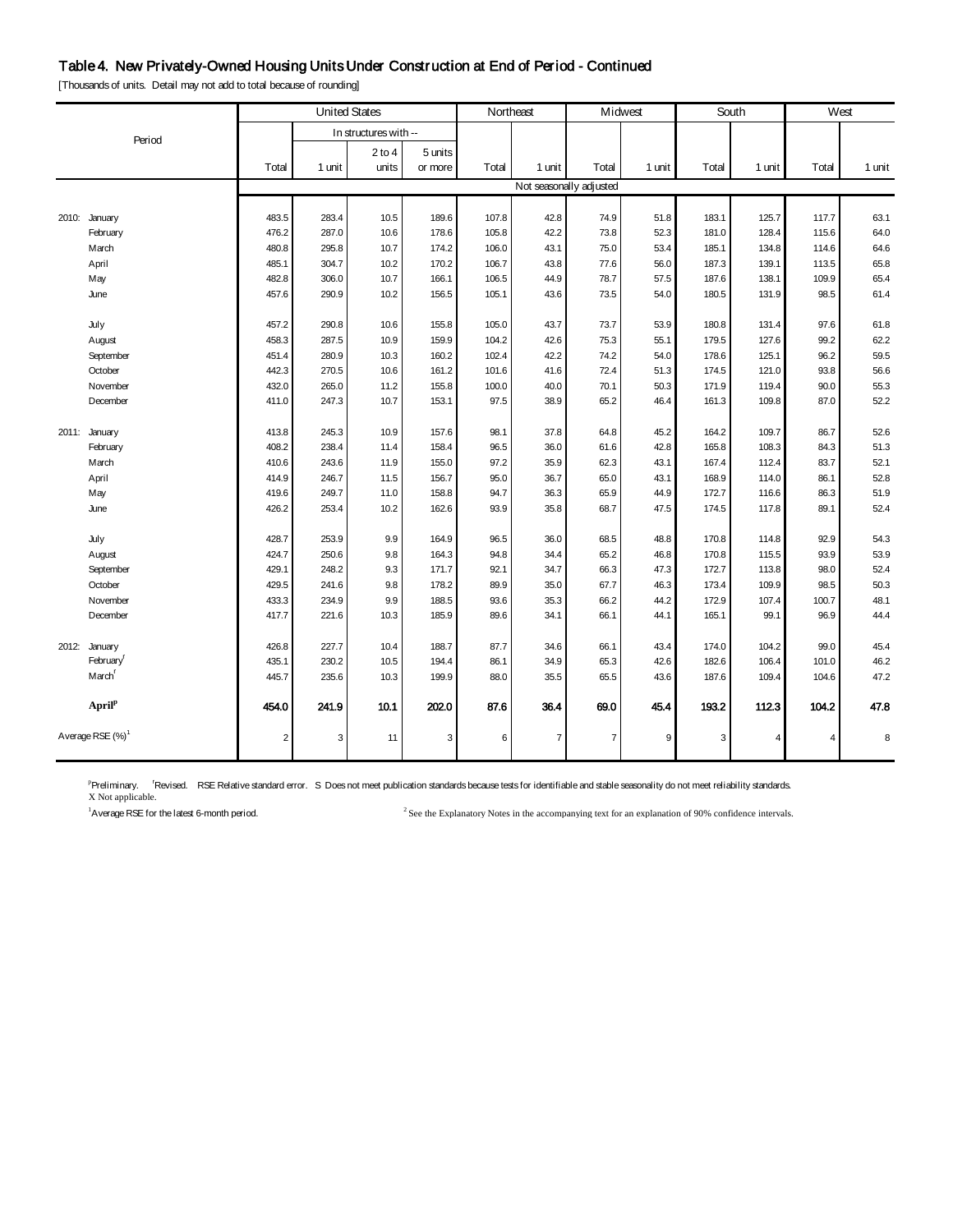## Table 5. New Privately-Owned Housing Units Completed

[Thousands of units. Detail may not add to total because of rounding]

| <b>United States</b>         |                                      |        | Northeast |                       | Midwest |        | South   |                                 | West       |             |        |        |        |
|------------------------------|--------------------------------------|--------|-----------|-----------------------|---------|--------|---------|---------------------------------|------------|-------------|--------|--------|--------|
|                              | Period                               |        |           | In structures with -- |         |        |         |                                 |            |             |        |        |        |
|                              |                                      |        |           | $2$ to $4$            | 5 units |        |         |                                 |            |             |        |        |        |
|                              |                                      | Total  | 1 unit    | units                 | or more | Total  | 1 unit  | Total                           | 1 unit     | Total       | 1 unit | Total  | 1 unit |
|                              |                                      |        |           |                       |         |        |         | Seasonally adjusted annual rate |            |             |        |        |        |
| 2010: <sup>r</sup> January   |                                      | 689    | 448       | (S)                   | 222     | 90     | 51      | 82                              | 68         | 310         | 214    | 207    | 115    |
|                              | February                             | 670    | 456       | (S)                   | 205     | 86     | 52      | 86                              | 65         | 327         | 232    | 171    | 107    |
|                              | March                                | 635    | 491       | (S)                   | 136     | 66     | 48      | 83                              | 76         | 334         | 260    | 152    | 107    |
|                              | April                                | 737    | 556       | (S)                   | 170     | 95     | 63      | 102                             | 77         | 403         | 312    | 137    | 104    |
| May                          |                                      | 702    | 518       | (S)                   | 179     | 90     | 57      | 120                             | 81         | 317         | 268    | 175    | 112    |
| June                         |                                      | 894    | 684       | (S)                   | 202     | 81     | 66      | 175                             | 137        | 392         | 330    | 246    | 151    |
| July                         |                                      | 572    | 470       | (S)                   | 94      | 67     | 45      | 106                             | 92         | 283         | 245    | 116    | 88     |
|                              | August                               | 592    | 473       | (S)                   | 113     | 81     | 52      | 98                              | 72         | 296         | 261    | 117    | 88     |
|                              | September                            | 632    | 484       | (S)                   | 137     | 89     | 57      | 95                              | 77         | 306         | 245    | 142    | 105    |
|                              | October                              | 605    | 479       | (S)                   | 119     | 88     | 59      | 115                             | 85         | 288         | 245    | 114    | 90     |
|                              | November                             | 552    | 432       | (S)                   | 115     | 73     | 53      | 121                             | 73         | 260         | 226    | 98     | 80     |
|                              | December                             | 565    | 454       | (S)                   | 100     | 60     | 44      | 90                              | 74         | 298         | 246    | 117    | 90     |
| 2011: January                |                                      | 523    | 427       | (S)                   | 90      | 67     | 48      | 94                              | 76         | 254         | 221    | 108    | 82     |
|                              | February                             | 621    | 488       | (S)                   | 125     | 69     | 51      | 97                              | 80         | 328         | 251    | 127    | 106    |
|                              | March                                | 589    | 368       | (S)                   | 213     | 67     | 40      | 95                              | 66         | 336         | 194    | 91     | 68     |
| April                        |                                      | 542    | 428       | (S)                   | 98      | 66     | 41      | 98                              | ${\bf 76}$ | 277         | 228    | 101    | 83     |
| May                          |                                      | 543    | 442       | (S)                   | 97      | 68     | 54      | 104                             | 74         | 242         | 215    | 129    | 99     |
| June                         |                                      | 580    | 454       | (S)                   | 110     | 84     | 49      | 113                             | 75         | 283         | 246    | 100    | 84     |
| July                         |                                      | 634    | 483       | (S)                   | 142     | 66     | 48      | 116                             | 79         | 351         | 273    | 101    | 83     |
|                              | August                               | 617    | 478       | (S)                   | 135     | 65     | 50      | 123                             | 80         | 294         | 242    | 135    | 106    |
|                              | September                            | 600    | 424       | (S)                   | 166     | 97     | 32      | 91                              | 67         | 299         | 235    | 113    | 90     |
|                              | October                              | 578    | 445       | (S)                   | 126     | 89     | 36      | 94                              | 82         | 284         | 238    | 111    | 89     |
|                              | November                             | 583    | 455       | (S)                   | 123     | 51     | 42      | 95                              | 76         | 313         | 233    | 124    | 104    |
|                              | December                             | 606    | 460       | (S)                   | 137     | 79     | 39      | 105                             | 78         | 297         | 245    | 125    | 98     |
| 2012: January                |                                      | 542    | 394       | (S)                   | 140     | 89     | 37      | 87                              | 65         | 275         | 220    | 91     | 72     |
|                              | February <sup>r</sup>                | 572    | 432       | (S)                   | 136     | 79     | 40      | 97                              | 79         | 283         | 229    | 113    | 84     |
|                              | March <sup>r</sup>                   | 592    | 439       | (S)                   | 142     | 67     | 43      | 126                             | 80         | 287         | 226    | 112    | 90     |
|                              | April <sup>p</sup>                   | 651    | 489       | (S)                   | 158     | 69     | 43      | 98                              | 88         | 328         | 248    | 156    | 110    |
| Average RSE (%) <sup>1</sup> |                                      | 6      | 6         | (X)                   | 18      | 19     | 17      | 13                              | 14         | $\mathsf g$ | 8      | 11     | 12     |
| <b>Percent Change:</b>       |                                      |        |           |                       |         |        |         |                                 |            |             |        |        |        |
|                              | April 2012 from March 2012           | 10.0%  | 11.4%     | (S)                   | 11.3%   | 3.0%   | $0.0\%$ | $-22.2%$                        | 10.0%      | 14.3%       | 9.7%   | 39.3%  | 22.2%  |
|                              | 90% Confidence Interval <sup>2</sup> | ± 16.7 | ± 13.6    | (X)                   | ± 52.0  | ± 32.4 | ± 37.1  | ± 15.3                          | ± 33.3     | ± 28.7      | ± 17.4 | ± 34.5 | ± 36.1 |
|                              | April 2012 from April 2011           | 20.1%  | 14.3%     | (S)                   | 61.2%   | 4.5%   | 4.9%    | $0.0\%$                         | 15.8%      | 18.4%       | 8.8%   | 54.5%  | 32.5%  |
|                              | 90% Confidence Interval <sup>2</sup> | ±18.0  | ± 16.5    | (X)                   | ± 94.2  | ± 23.8 | ± 28.3  | ± 32.0                          | ± 30.2     | ± 27.4      | ± 20.7 | ± 35.4 | ± 36.2 |